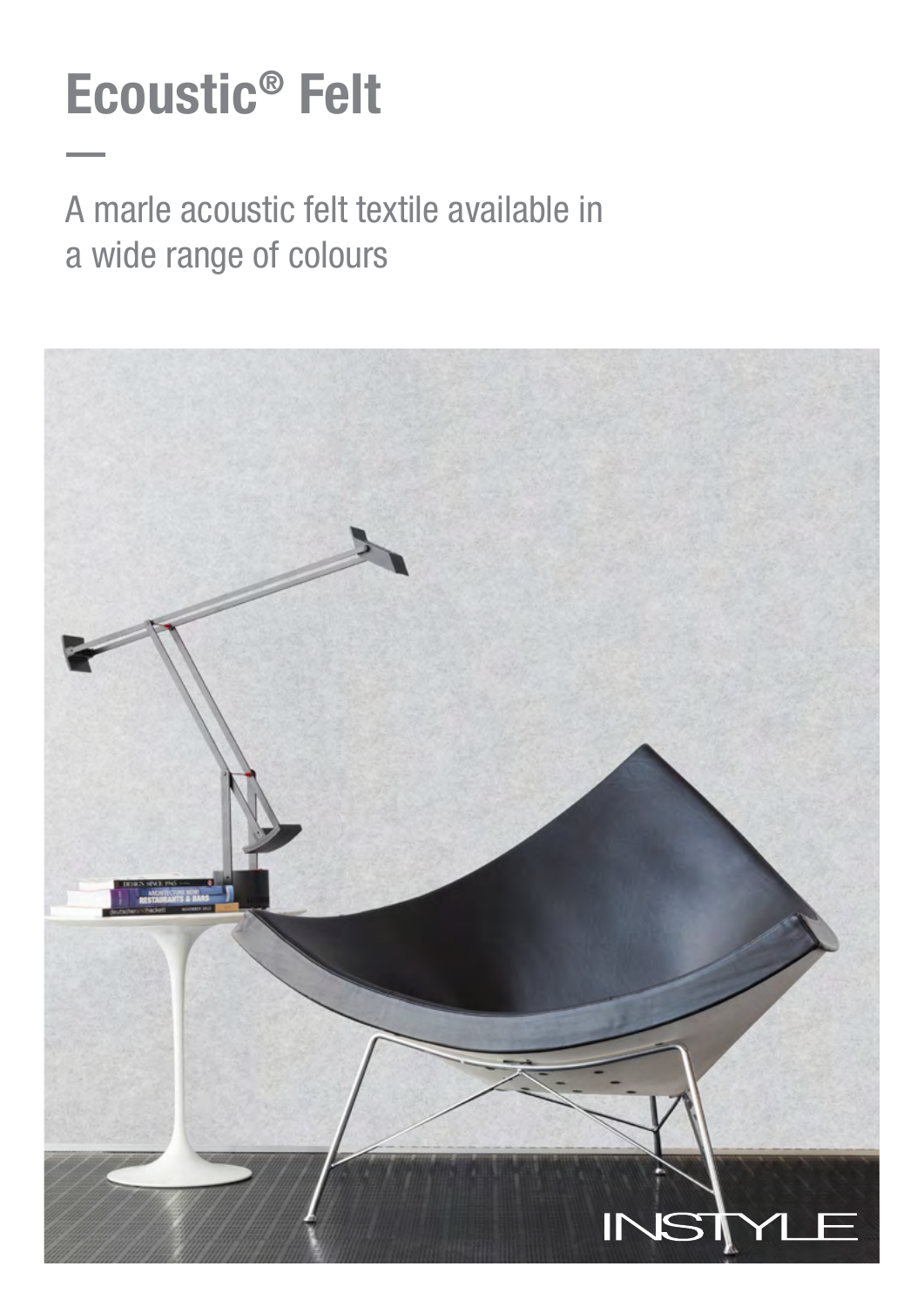### **Colours**







Product may vary in colour due to the nature of the media

Please refer to website for current colour range